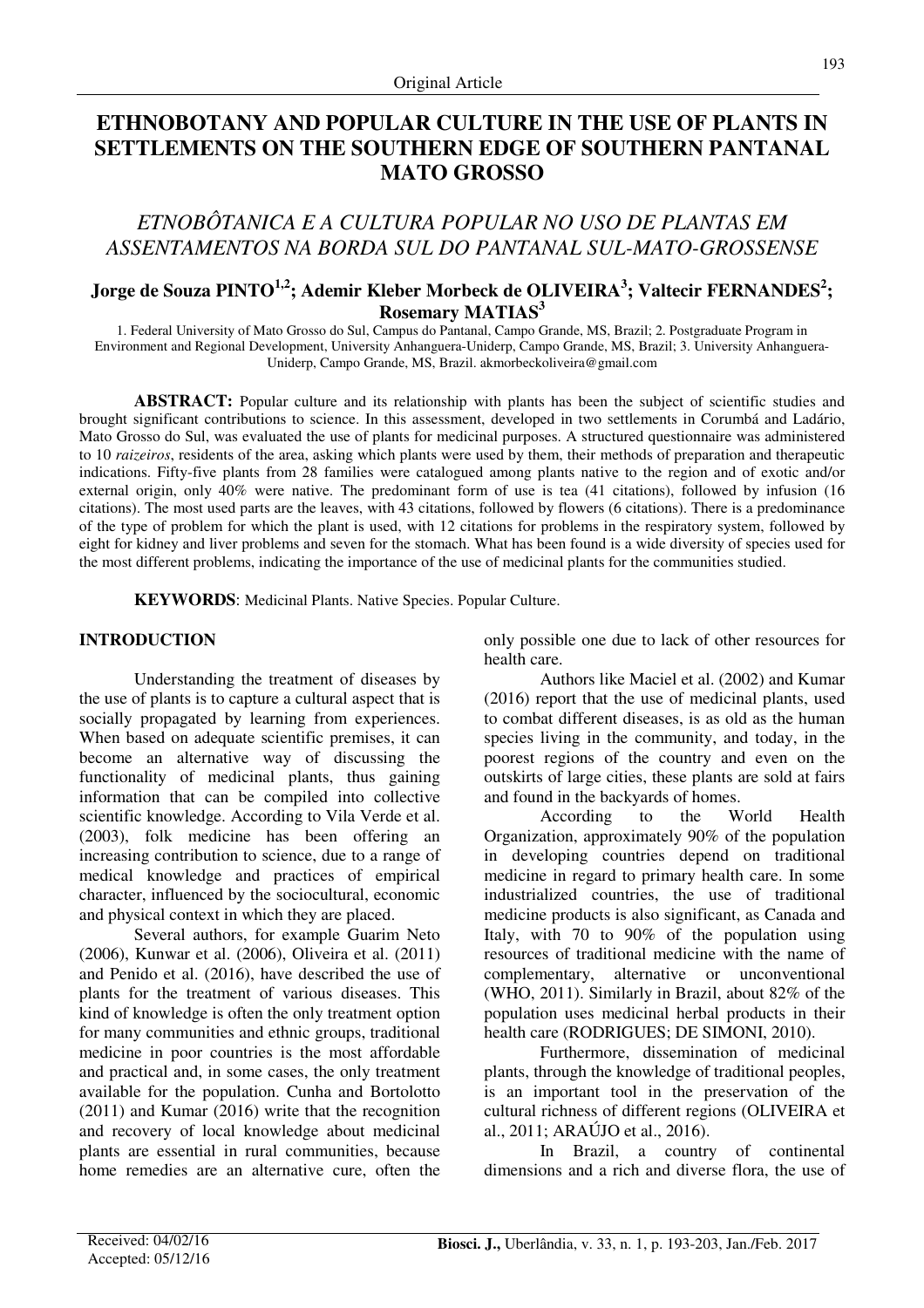herbs for medicinal purposes is widespread, reinforced by cultural differences arising from colonization by Europeans and Africans and from traditional indigenous knowledge (GOMES et al., 2008; ARAÚJO et al., 2016). This combination of distinct cultures, associated with high biodiversity, generated a traditional medicine based on plants and different methods of treatments in several Brazilian regions, as cited by Guarim Neto and Morais (2003), Souza (2007), Silva and Proença (2008), Zucchi et al. (2013), Pires et al. (2014) and Pereira et al. (2016).

Among the different biomes, the Pantanal is a floodplain located mostly in the states of Mato Grosso and Mato Grosso do Sul, bordering Bolivia and Paraguay, with the occurrence of plants in different locations, such as the Chaco, Cerrado, Amazon and Atlantic Forest (POTT et al., 2011). The plain is composed of sub-regions, with vegetation characteristics associated with different environmental factors such as soil type and level of flooding, for example, influencing the distribution of species, adapted to intermittent cycles of flood and drought in the region (OLIVEIRA et al., 2012).

There is a great diversity of plant species, with medicinal use by local populations known as *pantaneiros* (swamp-dwellers), a native population with great cultural importance, adapted to the intermittent cycles of flood and drought of the region, according to ethnobotanic studies as reported for example by Pott and Pott (1994, 2000), Cunha and Bortolotto (2011) and Oliveira et al. (2011).

The procedures for correct collection and use of medicinal plants usually belong to restricted population groups, such as the *raizeiros* (root-users: usually people with little formal education who possess knowledge hereditarily passed down by their parents or other people on the use of plants for the treatment of diseases) and others, commonly elderly people who have received information from their parents and grandparents (GUARIM NETO, 2006). Usually these groups are small and threatened by environmental changes that alter their lifestyle and culture, making the recovery of their knowledge fundamental to salvaging traditions that may be lost and/or extinct.

Thus, the ethnobotanical approach the study of the use of medicinal plants by a given population, and is a useful apparatus in the development of phytochemical and pharmacological studies, since it has already been established by continuous use. For these reasons and taking into account the information gaps in ethnobotanical knowledge of *raizeiros* living in rural communities in the municipalities of Corumbá and Ladário, this study aimed to identify parts of the plants used in folk medicine at these regions.

### **MATERIAL AND METHODS**

The study was conducted with 10 *raizeiros* resident in two rural settlements, including four in Taquaral, Corumbá municipality, established in 1991 and located about 15 km from the city, roughly between the coordinates 19° 02' to 19°10' South and 57° 37' to 57° 44' West of Greenwich and a total area of 10013.24 ha; and six in the settlement known as A72, municipality of Ladário, implemented in 1999, with total area of 2341.2996 ha, between coordinates 19° 03' to 19° 07' South and 57° 33' to 57° 36' West. Both are located on the edge of the southern Pantanal, Mato Grosso do Sul, Brazil.

A structured questionnaire was applied between December and March, 2014, with the *raizeiros*, residents of the area. It had been formulated for the interviewees to answer which plants were used by them (popular name), their methods of preparation and what the therapeutic indications were. The study was approved by the Ethics Committee in Research of the University Anhanguera-Uniderp (statement number 542 779). To define who would be interviewed, as a selection criterion, the parameter was that people should have been born in the Pantanal region or have spent most of their life in the place (more than 20 years) using the flora as part of their routine to solve health problems, both their own and those of their neighbors.

To avoid embarrassment, respondents were free to speak in accordance their own situation, with interviews conducted using the regional language, taking place in the area of the property of the settler, where he demonstrated the origin and existence of plants owned and/or cultivated. The *raizeiro* could also point out the plants in the environment that characterized the region of rural properties, allowing him to provide explanations about the various therapeutic uses of identified species and where their knowledge came from. The species mentioned, when necessary, were collected and transported at Herbarium COR (Universidade Federal de Mato Grosso do Sul) for identification and deposit, classified using the Angiosperm Phylogeny Group (APG II, 2003; APG III, 2009), with species cited by Sano and Almeida (1998) and Pott and Pott (1994), considered native to the area.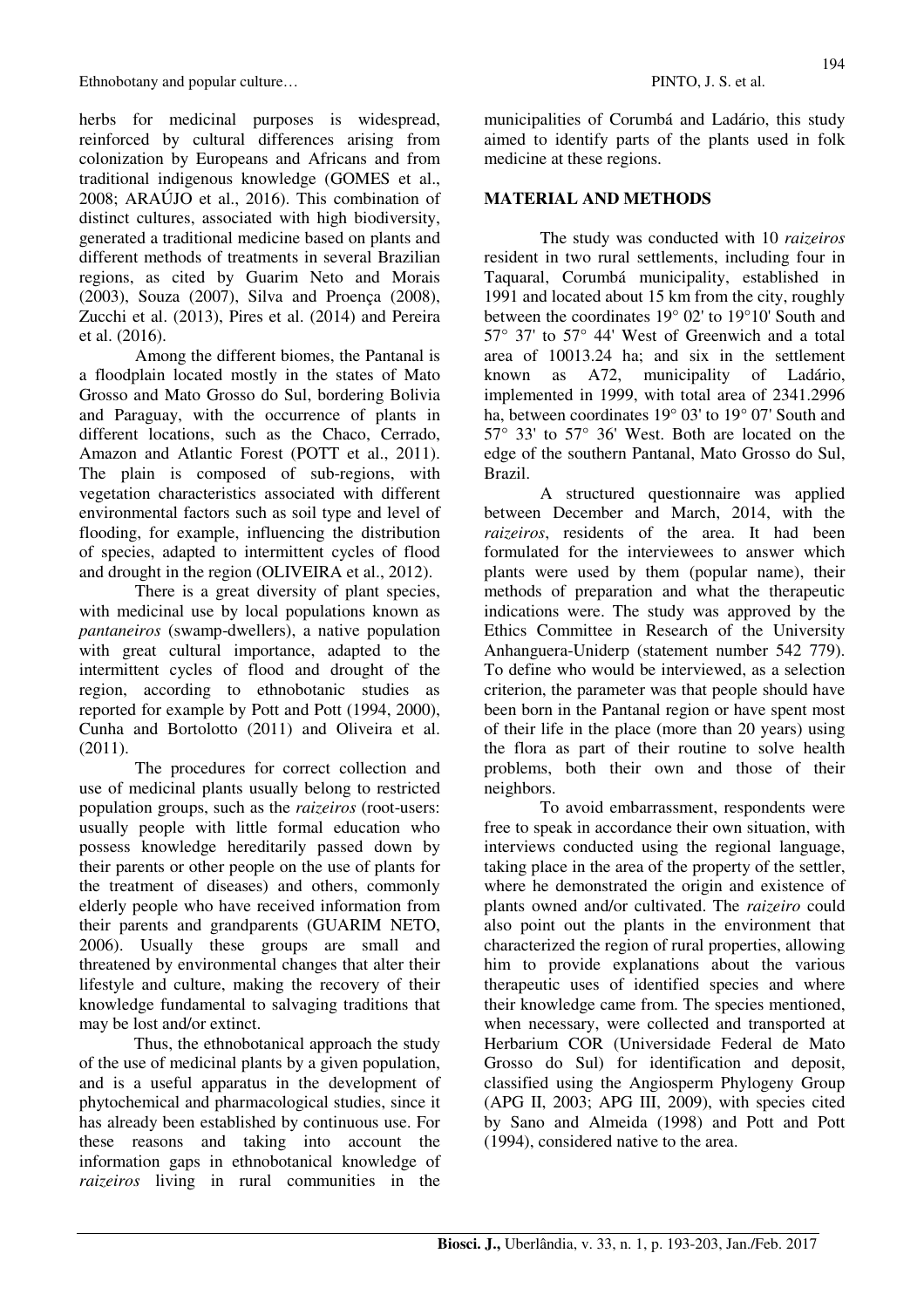#### **RESULTS AND DISCUSSION**

In this study 28 plant families were identified, containing 55 plant species recognized as having medicinal use in the region (Table 1).

Different researchers in different regions report studies on the use of medicinal plants in the states of Mato Grosso and Mato Grosso do Sul. Guarim Neto (2006), in a compilation of previous research, reported 56 medicinal plants used in traditional medicine by *pantaneiros*. Oliveira et al. (2011), working on the Rio Negro region, cited 48 species. Duarte and Pasa (2016), working on the São Benedito region, Poconé, 29 species. Berg and Silva (1988), in a survey conducted on a larger number of locations, in the cities of Campo Grande, and also Aquidauana and Miranda, Pantanal, listed 104 species considered as medicinal plants.

Table 1. Family, scientific and common name of medicinal plants, parts used (L= Leaves; B= Bark; Fl= Flowers; S= Seeds; Rh= Rhizome; R= Roots; C= Culm; G= Gum), mode of use (ch= tea; in= in natura; m= maceration; d= decoction; i= infusion; s= juice;  $x=$  syrup) and therapeutic indication, identified by *raizeiros* in the settlements A72, Ladário and Taquaral, Corumbá, Mato Grosso do Sul, Brazil

| Family              | Scientific and common name                                     | Parts<br>used         | Mode<br>of use  | Indication                                                 | Native<br>species |
|---------------------|----------------------------------------------------------------|-----------------------|-----------------|------------------------------------------------------------|-------------------|
| Alismataceae        | Echinodorus grandiflorus Riche x<br>Engelm (Chapéu-de-couro)   | L                     | ch              | Renal diseases,<br>diuretic                                | $\mathbf X$       |
| Anacardiaceae       | Myracrodruon urundeuva Engl<br>(Aroeira)                       | $\, {\bf B}$          | ch              | Liver ailments, bone<br>fractures                          | $\mathbf X$       |
| Apiaceae            | Petroselinum crispum (Mill.)<br>(Salsa)                        | L                     | in              | Anemia, arthritis                                          |                   |
|                     | Anethum graveolens L. (Endro)                                  | L, Fl,<br>${\bf S}$   | d, m, i         | Toothache, liver<br>ailments, cold                         |                   |
|                     | Foeniculum vulgare Mill.<br>(Funcho)                           | S                     | ch              | Heartburn, bronchitis,<br>flu                              |                   |
| Asteraceae          | Arthemisia absinthium L. (Losna)                               | L, Fl                 | i, d, x         | Runny nose, parasites,<br>vomiting                         |                   |
|                     | Cymbopogon citratus (DC)<br>(Capim-Santo)                      | L,<br>Rh              | ch, d, i        | Anxiety                                                    |                   |
|                     | Solidago microglossa DC.<br>(Arnica brasileira)                | L, Fl                 | ch              | Wounds, rheumatism,<br>cough                               |                   |
|                     | Tagete erecta L. (Cravo-de-<br>defunto)                        | L, Fl                 | i, x            | Insecticide, bronchitis                                    |                   |
|                     | Baccharis trimera (Less.) DC.<br>(Carqueja)                    | S                     | ch              | Inflammation of the<br>urinary tract, obesity,<br>diabetes | $\mathbf X$       |
|                     | Mikania laevigata Schultz. Bip.<br>Ex Baker (Guaco)            | L                     | ch, i           | Flu, cough                                                 |                   |
|                     | Achillea millefolium L.<br>(Pronto-alívio)                     | L, S,<br>Fl,<br>Rh    | in, ch,<br>x, m | Soothing, circulatory<br>problems                          |                   |
|                     | Vernonia polyanthes Less. (Assa-<br>peixe branco)              | L, R                  | ch, d           | Bronchitis, kidney<br>stone                                | X                 |
| Bignoniaceae        | Handroanthus impetiginosus<br>(Mart. ex DC.) Mattos (Ipê-rosa) | L, B                  | ch              | Colitis, diarrheia                                         | $\mathbf X$       |
|                     | Tabebuia aurea (Silva Manso)<br>Benth & Hook (Paratudo)        | L, B                  | ch              | Anemia, stomach<br>pains                                   | $\mathbf X$       |
| <b>Bixaceae</b>     | Bixa orellana L. (Coloral)                                     | Fr, S,<br>$\mathbf R$ | i, d, r         | Cholesterol control,<br>diabetes, insect<br>repellent      |                   |
| <b>Brassicaceae</b> | Brassica oleracea L. (Couve)                                   | L                     | in              | Ulcer healing,<br>inflammatory diseases                    |                   |
| Caprifiliaceae      | Sambucus nigras L. (Sabugueiro)                                | F1                    | ch              | Chickenpox,                                                |                   |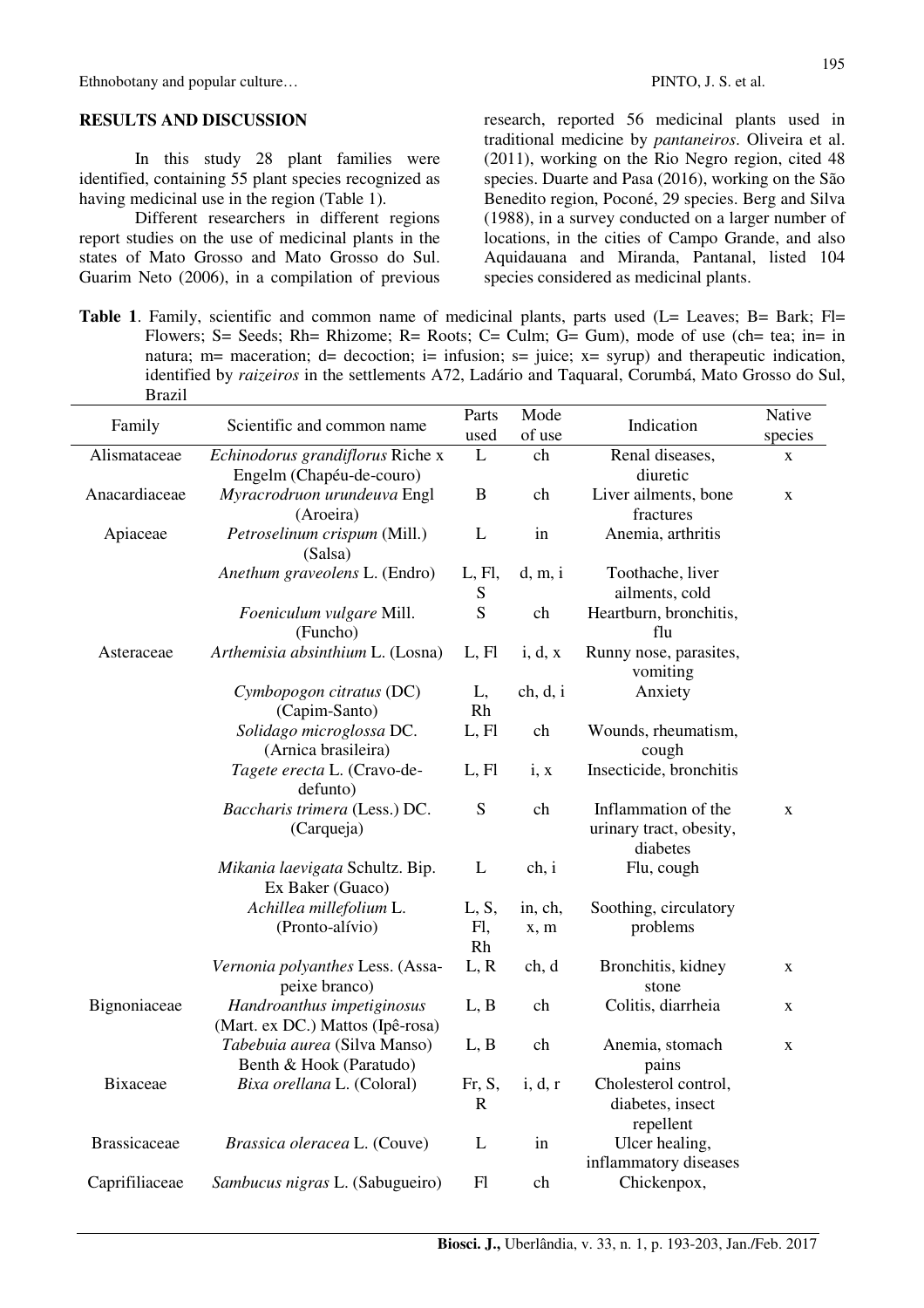|                |                                                       |                        |             | bronchitis, throat<br>infections                 |             |
|----------------|-------------------------------------------------------|------------------------|-------------|--------------------------------------------------|-------------|
| Celastraceae   | Maytenus ilicifolia (Schrad.)<br>(Cancorosa)          | L, B,<br>$\mathbf R$   | ch, i, d    | Against ulcers, blood<br>clearance               | X           |
| Chenopodiaceae | Chenopodium ambrosioides L.<br>(Erva-de-Santa-Maria)  | L                      | s, i        | Parasites, healing                               | X           |
| Ciperaceae     | Kyllinga odorata Vahl. (Capim-<br>cidreira)           | L, C,<br>Rh            | ch          | Soothing                                         |             |
| Crassulaceae   | Kalanchoe pinnata (Lam.) Pers<br>(Folha-da-fortuna)   | L                      | m, in       | Bruises, whooping<br>cough                       |             |
| Cucurbitaceae  | Momordica charantia L. (Melão-<br>de-São-Caetano)     | L                      | ch, m       | Earache, loss of vision,<br>bile-duct infections | X           |
| Euphorbiaceae  | Jatropha molissima (Pohl) Baill<br>(Pinhão-bravo)     | L                      | ch          | Antifungal                                       |             |
|                | Phyllanthus niruri L. (Quebra-<br>pedra)              | L, R                   | ch          | Kidney stones                                    | X           |
|                | Euphorbia hirta L. (Erva-de-<br>Santa-Luzia)          | L, Fl                  | ch          | Asthma                                           | X           |
| Fabaceae       | Anadenanthera macrocarpa<br>(Benth.) (Angico-rosa)    | G, B                   | x, i, d     | Dysentery,<br>hemorrhage                         | X           |
|                | Cassia occidentalis L. (Fedegoso)                     | L, B,<br>S, R          | ch, m       | Parasites, healing                               | X           |
|                | Hymenaea courbaril L. (Jatobá)                        | G, B                   | x, i, d     | Bronchitis, cough                                | $\mathbf X$ |
| Faboideae      | Dipteryx alata Vog. (Baru)                            | Fr                     | in          | Parasites                                        | X           |
| Geraniaceae    | Pelargonium graveolens L. Her<br>(Malva)              | L, R                   | ch          | Soothing                                         | X           |
| Lamiaceae      | Plectranthus barbatus Andr.<br>(Boldo-do-Chile)       | L, R                   | ch          | Stomatitis, liver<br>ailments                    |             |
|                | Ocimum americanum L.<br>(Manjerona)                   | L, Fl,<br>S            | ch, i, d    | Respiratory diseases                             |             |
|                | Leonotis nepetifolia L. (Cordão-<br>de-São-Francisco) | L                      | ch          | Uric acid, fever                                 |             |
|                | Ocimum basilicum L. (Alfavaca)                        | L, Fl,<br>$\mathbb{R}$ | ch, i, d    | Cold sore, kidney<br>problens                    |             |
|                | Mentha piperita L.<br>(Hortelanzinho)                 | L                      | ch          | Gallstones, sore throat                          |             |
|                | Rosmarinus officinalis L.<br>(Alecrim)                | L, Fl                  | ch, i, x    | Infection of the<br>stomach                      |             |
| Liliaceae      | Aloe vera L. (Babosa)                                 | L                      | $\mathbf c$ | Ulcer, gastritis, burns                          |             |
| Malpighiaceae  | Heteropterys tomentosa A. Juss<br>(Nó-de-cachorro)    | B, R                   | ch, d       | Aphrodisiac, nervous<br>exhaustion               | X           |
|                | Jatropha elliptica Müll. Arg<br>(Purga-de-lagarto)    | $\mathbb{R}$           | ch          | Antifungal                                       | X           |
| Malvaceae      | Hibiscus rosa-sinensis L.<br>(Hibisco)                | L, Fl                  | ch, in      | Laxative                                         |             |
|                | Althaea officinalis L.                                | L, Fl,                 | ch, i,      | Wounds, gangrene,                                | X           |
|                | (Malva-branca)                                        | $\mathbb{R}$           | d, m        | sunburn                                          |             |
| Myrtaceae      | Eugenia jambolana Lam.                                | L, Fr                  | ch, i,      | Cholesterol control                              |             |
|                | (Jamelão)                                             |                        | in          |                                                  |             |
|                | Psidium guajava L. (Goiaba)                           | L                      | ch          | Dysentery, diarrheia                             |             |
|                | Eugenia uniflora L. (Pitanga)                         | L, Fr                  | ch, in      | Disorders of the liver,<br>menstrual cramps      |             |
| Rubiaceae      | Morinda citrifolea L. (Noni)                          | L, Fr                  | ch, in      | Diabetes, arthritis,<br>hypertension             |             |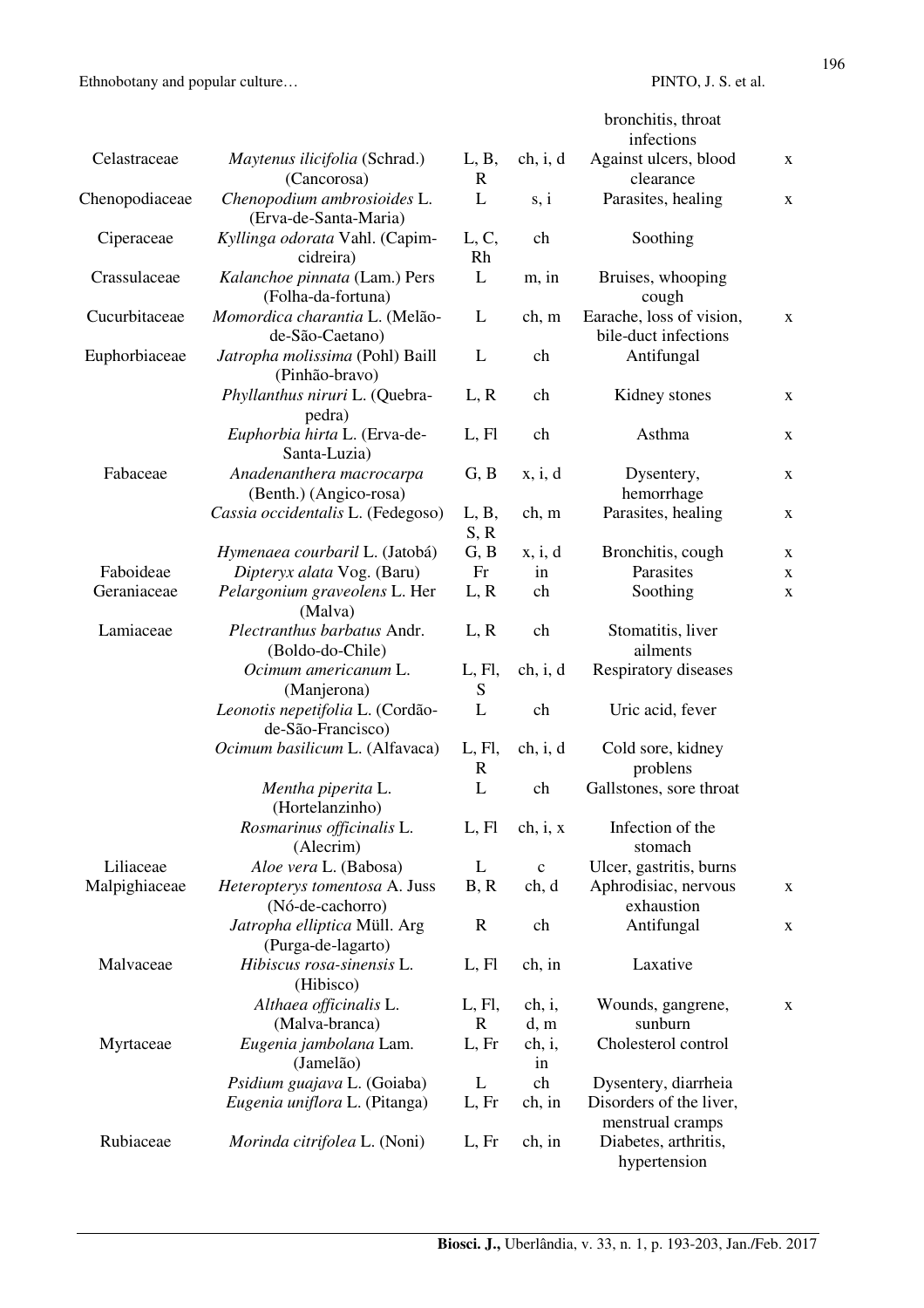| Rutaceae      | Citrus sinensis Osbeck (Laranja)                 | L,<br>Fr, Fl | ch, in       | Flu, cough, muscle<br>contraction |   |
|---------------|--------------------------------------------------|--------------|--------------|-----------------------------------|---|
|               | Ruta graveolens L. (Arruda)                      | L, Fl        | ch, i, d     | Parasites, liver<br>ailments      |   |
|               | Citrus limon (L.) Burm (Limão)                   | L, Fl,<br>Fr | ch, in       | Flu, cough                        |   |
| Solanaceae    | Solanum viarum Dunal (Joá-<br>amarelo)           | L,<br>Fr, R  | ch           | Soothing, diuretic                | X |
|               | Solanum paniculatum L.<br>(Jurubeba)             | Fr           | in           | Liver ailments, fever             | X |
| Umbellifera   | Pimpinella anisum L. (Erva-doce)                 | Fr           | ch           | Stomach acidity                   |   |
| Verbenaceae   | Stachytarpheta jamaicensis (L.)<br>Vahl (Gervão) | L, Fl        | $\mathbf{i}$ | Parasites, bronchitis             |   |
| Zingiberaceae | Alpinia speciosa Schum (Colônia)                 | L,<br>Rh     | ch           | Diuretic, cardiac tonic           |   |
|               | Costus spiralis (Jacq.) Rosae                    | L,           | ch           | Venereal diseases,                | X |
|               | (Cana-do-Brejo)                                  | Rh           |              | inflammation of the<br>kidneys    |   |

The number of species found in this study was similar to the species described by Guarim Neto (2006) and Oliveira et al. (2011), who studied in smaller geographic areas, indicating that greater regional coverage may include new species. As a result, of the 55 species recorded in the study, 33 are exotic (60%), belonging to 19 families (Figure 1), such as *M. citrifolea* (Noni), observed in Taquaral settlement and originally from Southeast Asia.



**Figure 1**. Ethnobotanical survey of families of exotic plants cultivated and/or used in settlements, Ladário - A72 and Corumbá - Taquaral, Mato Grosso do Sul.

The data gathered suggest that although the interviewees had lived for more than 20 years in the region (or had never left the state of Mato Grosso do Sul), influence arises from the origin of some individuals and their cultural background, given that many continue with their customs and cultural traditions of using plants from their places of origin, predominantly the south and northeast of the country. They have thus ended up importing many exotic species to the biome in the region, and these have adapted and are now part of the routine of communities, such as fennel (*F. vulgare*) and lemongrass (*C. citratus*).

An action was observed in the region, which may increase the loss of local knowledge: this involves initiatives from government agencies to develop projects to encourage the gardens and plantations of medicinal herbs in the settlements, with the purpose of generating income. This action further weakens the scarce knowledge of vegetation and plants from the Cerrado and Pantanal with medicinal use, because it encourages the cultivation of species that do not exist at the site, since these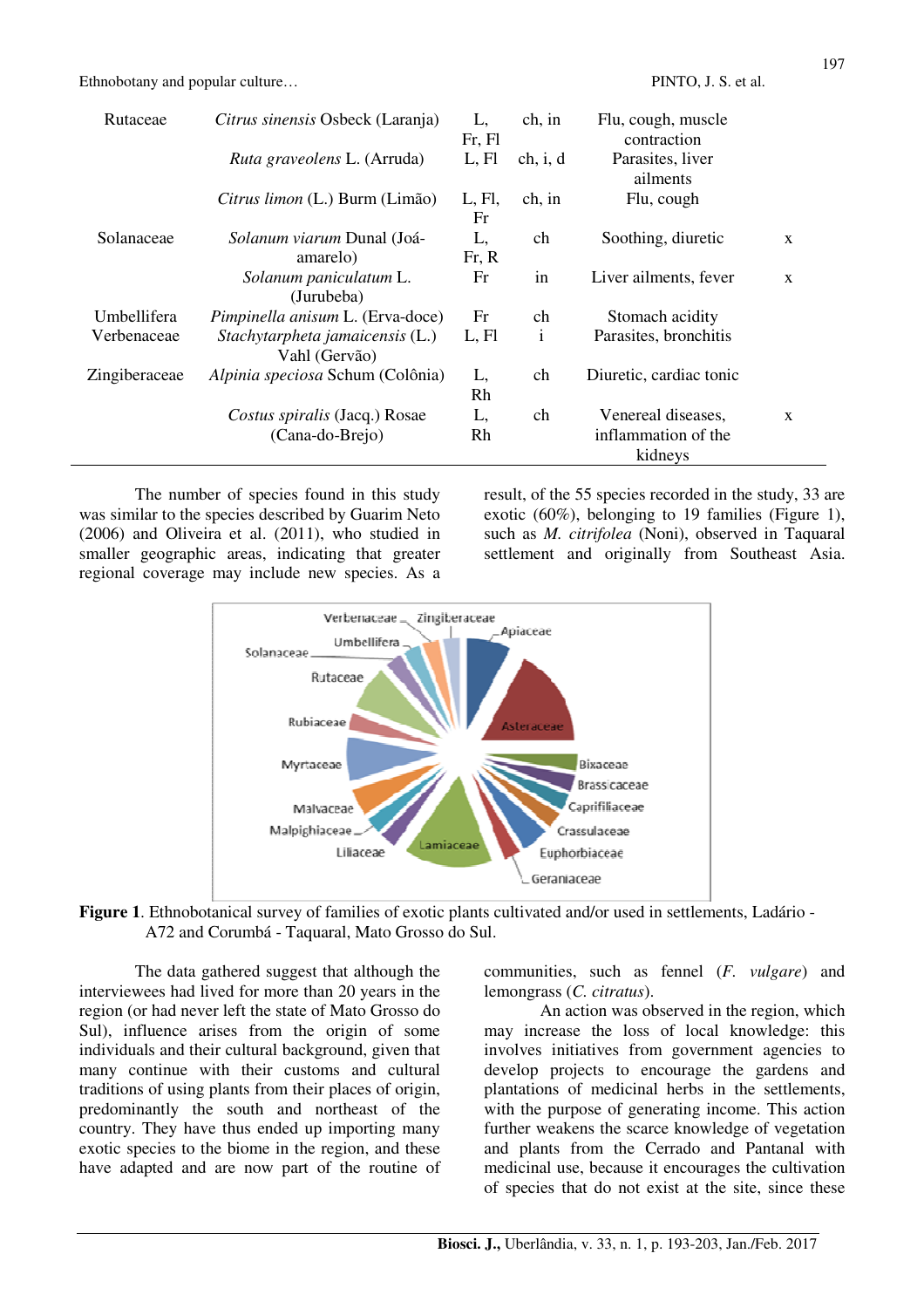have a higher sale value, distancing the settlers from the potential of the local flora, both for use and for preservation.

However, Bortolotto (2007) comments that people select certain species to aid in their survival, diversifying the landscape with the introduction of species from other locations. This assertion is supported by Bennett and Prance (2000), describing the importance of the species used by *indigenous* and *mestizo* people from the northern region of South America, where many of these plants have been introduced after European colonization, for various purposes such as food, ornaments or medical purposes.

The Asteraceae family has the largest number of exotic species, eight, followed by Lamiaceae, with six. Among the species cited for these two families, there are several already established in folk medicine, such as wormwood (*A. absinthium*), lemongrass (*C. citratus*), arnicabrasileira (*S. microglossa*), marigold (*T. erecta*), carqueja (*B. trimera*), guaco (*M. glomerata*), assapeixe (*V. polysphaera*), boldo-do-Chile (*P. barbatus*), marjoram (*O. americanum*), basil (*O. basilicum*), mint (*M. piperita*) and rosemary (*R. officinalis*), indicating that some species have been accepted in various Brazilian regions.

These two families together account for 36.8% of the species (over one third) cited, showing that both families are widely used in folk medicine. According to Fabri et al. (2011), the Asteraceae family is known to possess therapeutic and aromatic properties, besides being used for cosmetic products, with different authors reporting the medicinal use of its species, such as Benedek et al. (2007) and Jeon et al. (2008). As for the Lamiaceae family, according to Fenner et al. (2006), there are many popular accounts of the use of different species in the treatment of respiratory tract infections, skin diseases and wounds, in addition to use as an antimicrobial and antiseptic.

On the other hand, 16 families are represented in a single species, totaling 57.1% (Alismataceae, Anacardiaceae, Bixaceae, Brassicaceae, Caprifiliaceae, Celastraceae, Chenopodiaceae, Ciperaceae, Crassulaceae, Cucurbitaceae, Faboideae, Geraniaceae, Liliaceae, Rubiaceae, Umbellifera and Verbenaceae). This indicates that there is a diversity of families used, despite the concentration of species in only two families.

Work developed by Oliveira et al. (2011) indicated that  $39.6\%$  of the species mentioned by the inhabitants of the Pantanal Negro and *raizeiros* from the cities of Miranda and Aquidauna are exotic, such as boldo-do-Chile (*P. barbatus*), a species suitable for upset stomach and as a digestive. Cunha and Bortolotto (2011), in the municipality of Anastácio-MS, where about 43% of the species are exotic, obtained a similar result. The data obtained for Corumbá and Ladário indicated a greater influence of the urban environment on the use of medicinal plants and the gradual loss of connection with the rural environment and its medicinal species. Perhaps this situation can be the result of greater access to information and allopathic medicines, because Corumbá is a larger city and located relatively close to the settlements.

 In relation to the collected species, 22 are native (40%), representing 14 families (50%) (Figure 2), indicating that more of half of the species and half of families are exotic.



**Figure 2**. Ethnobotanical survey of families of native plants cultivated and/or used in settlements, Ladário - A72 and Corumbá - Taquaral, Mato Grosso do Sul.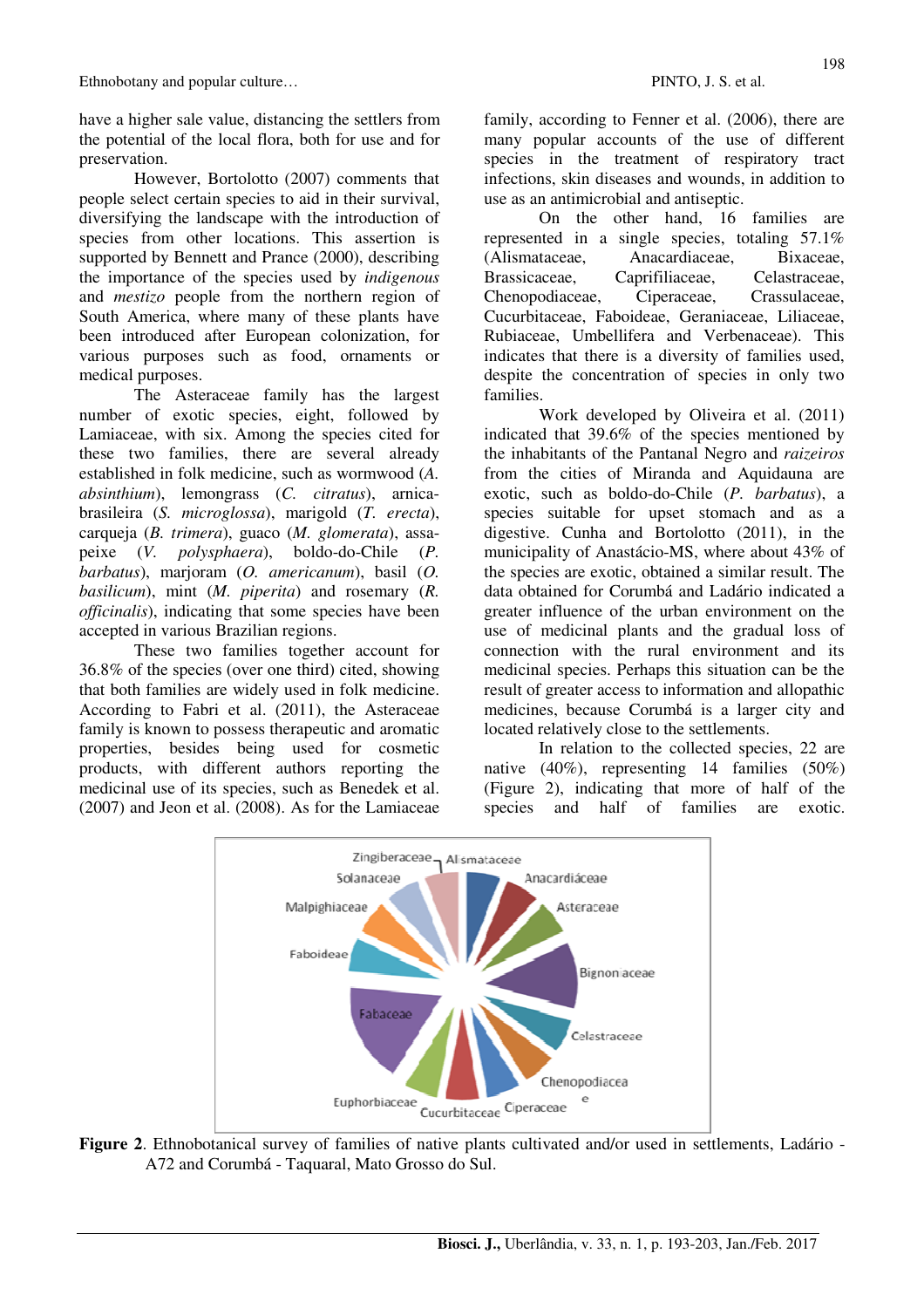For native species, the number of plants per family with medical use is much lower, highlighting the Fabaceae family, with three species. The Fabaceae Lindl or Leguminosae Adans is considered the most representative botanical family in Brazil, found in all biomes and, according to Guarim and Moraes Neto (2003), Penido et al. (2016) and Souza et al. (2016), it is one of the families most used by the native populations.

The predominant form of use (Table 1) is tea, with 41 citations, followed by infusion with 16; the use of plants by means of teas is also reported as prevalent in other regions, as recorded by Pinto et al. (2006) in Itacaré-Bahia, Santos et al. (2008) in Vargem Grande-SP, Cunha and Bortolotto (2011) in Anastácio-MS, Barbosa et al. (2015) in Alto Boa Vista-MT and Penido et al. (2016) in Imperatriz, Maranhão. Normally, the use of teas is the most readily available method for the user. Unlike the research reported by Cunha and Bortolotto (2011), in these areas it is not common to use certain plant species in the preparation of *tereré* and *chimarrão*, regional drinks mainly originating from Mato Grosso do Sul and Rio Grande do Sul and widely consumed in the region. As well the preparation of *garrafada* (potions) was not mentioned by interviewees. *Garrafada* is the combination of different species with similar active ingredients for the treatment of certain diseases, sweetened with sugar or honey and sometimes with the addition of wine or cachaça and stored in bottles.

The plant part that is most used is the leaves, with 42 citations, followed by flowers (16 species), roots (12 species), fruits (9 species), bark (8 species) and in sequence, with a smaller number, are the seeds, rhizomes, stems and the gum released by two species, angico-rosa (*A. macrocarpa*) and jatobá (*H. courbaril*). In other studies conducted, such as Schardong and Cervi (2000), Medeiros et al. (2004), Pilla et al. (2006), Cunha and Bortolotto (2011) and Penido et al. (2016), the leaves were used by most of the population. The increased use of the leaves may be related to the ease of collection, since these, depending on the species, may be present all year and after collection, return to sprout, making their use sustainable.

There is also a predominance of the type of problem for which the plant is used with 12 citations for problems in the respiratory system and eight species described for the treatment of the renal and hepatic system, followed by seven for stomach problems. The higher rate of utilization for respiratory diseases is related to common problems of pneumonia and influenza that can lead to death, particularly in the elderly and children (FRANCISCO et al., 2004). Similar results, with the use of plants to combat respiratory diseases, such as influenza, have also been reported by Pilla et al. (2006), Silva and Proença (2008), Cunha and Bortolotto (2011), Barbosa et al. (2015) and Souza et al. (2016).

In relation to obtaining knowledge about medicinal plants, most interviewees gave their source of information as mostly being passed on by family and friends, indicating a form of horizontal transmission of knowledge. Cunha and Bortolotto (2011) reported similar results, with knowledge being obtained through acquaintances, a result similar to that reported by Amorin et al. (2013) in Bahia and Duarte and Pasa (2016) in Poconé, Mato Grosso, in a rural community of afro descendant.

Eyssartier et al. (2008) report the exchange of information during adult life as an example of a source of information and knowledge, and according to Cunha and Bortolotto (2011) and Duarte and Pasa (2016), social relations allow the transmission of knowledge between people, passed on to children, siblings, neighbors and acquaintances, verbally or by watching practical experience.

 The results show a potential for further studies aimed at increasing the knowledge on the use of species (ethnobotany), given that in the region knowledge on the medicinal properties of plants is still nascent, and the development of research in this line may generate systemic benefits in the long term. New research could also strengthen the science-society relationship, to provide cooperation in a system of education for environmental appreciation and preservation of the environment by means of sustainable use.

## **CONCLUSIONS**

The predominant form of plant use is tea, followed by infusion. The most used parts are the leaves, followed by flowers. And the predominant use is for problems in the respiratory system followed by kidney and liver problems.

There is a wide diversity of plant species used for the most different problems, indicating the importance of the use of medicinal plants for the communities studied. However, there is a loss of knowledge of plants and their therapeutic purposes, bringing consequences for the preservation of the environment, such as the Pantanal, where the plant species have many as yet unresearched active ingredients and benefits that are unknown by the pharmaceutical industry, and which may in the future aid human health.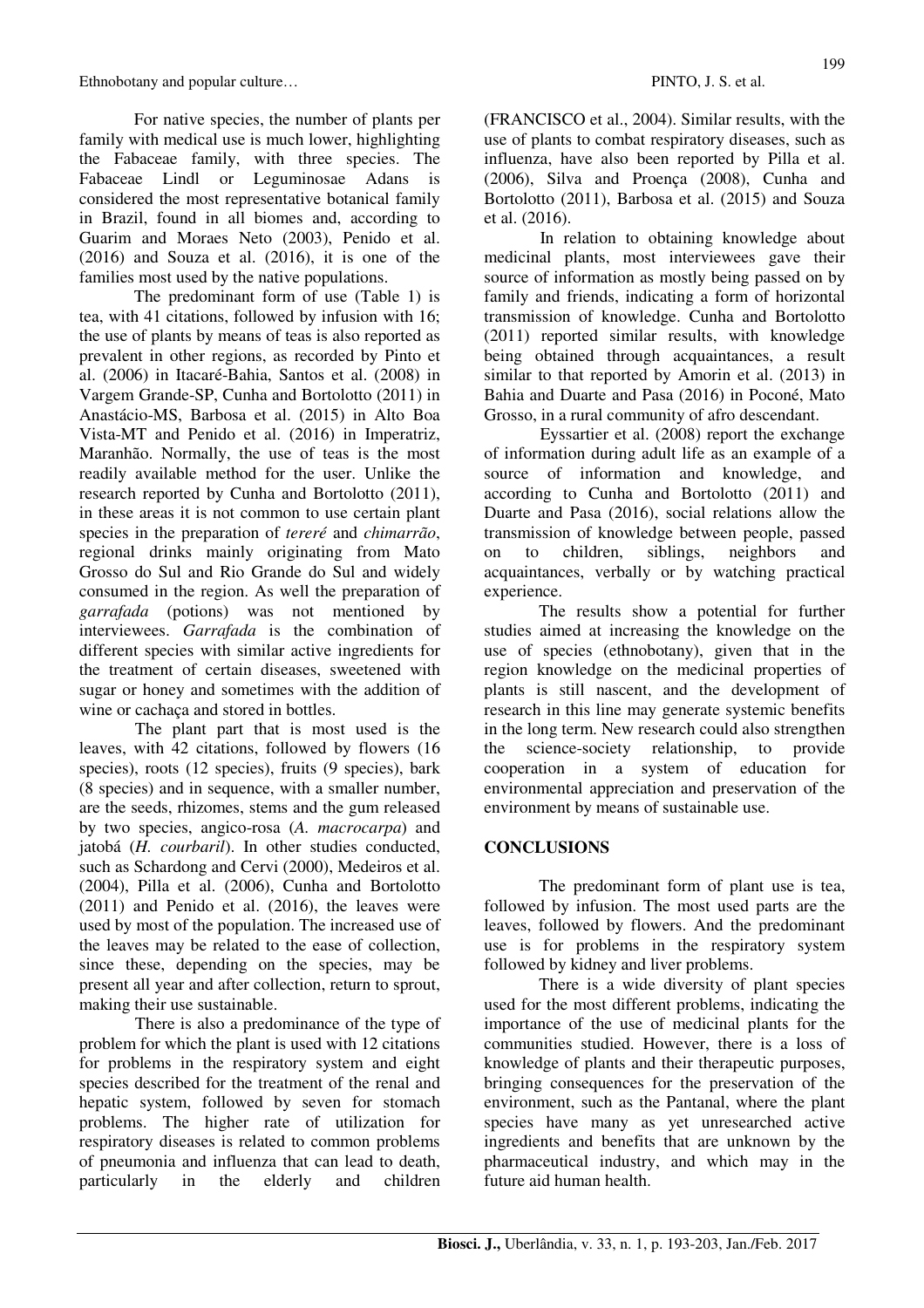Ethnobotany and popular culture…  $\blacksquare$  PINTO, J. S. et al.

#### **ACKNOWLEDGMENTS**

The authors are grateful to the National Council for Scientific and Technological Development (CNPq) for providing the research grant (PQ2) and the Coordination for the Improvement of Higher Education Personnel (Capes), for the master's and doctoral scholarship. We would also like to thank the Pantanal Research Centre (CPP), National Institute of Science and Technology in the Wetlands (INAU), National Council for Scientific and Technological Development (CNPq/MCT), Foundation to Support the Development of Education, Science and Technology of State of Mato Grosso do Sul (FUNDECT) and the University Anhanguera-Uniderp for funding the GIP project (Interdisciplinary Research Group).

**RESUMO**: A cultura popular e sua relação com as plantas tem sido objeto de estudos científicos e trazido contribuições significativas para a ciência. Nesta pesquisa desenvolvida em dois assentamentos nos municípios de Corumbá e Ladário, Mato Grosso do Sul, foi avaliada a utilização de plantas para fins medicinais. Um questionário estruturado foi aplicado a 10 raizeiros, residentes nos locais, buscando identificar quais plantas eram utilizadas, seus métodos de preparação e indicações terapêuticas. Foram catalogadas 55 plantas de 28 famílias, entre nativas da região e exóticas e/ou de origem externa, sendo que apenas 40% eram nativas. A forma de uso predominante é o chá (41 citações), seguida por infusão (16 citações). As partes mais utilizadas são as folhas, com 43 citações, seguida pelas flores (16 citações). Há uma predominância quanto ao tipo de problema para qual a planta é usada, com 12 citações para problemas no sistema respiratório, seguido por oito para problemas renais e hepáticos e sete relacionadas ao estômago. Verificou-se uma ampla diversidade de espécies utilizadas, para os mais diferentes problemas, indicando a importância da utilização das plantas medicinais para as comunidades estudadas.

**PALAVRAS-CHAVE**: Plantas Medicinais. Espécies Nativas. Cultura Popular.

#### **REFERENCES**

AMORIM, M. M.; TOMAZI, L.; SILVA, R. A. A.; GESTINARI, R. S.; FIGUEIREDO, T. B. Avaliação das condições habitacionais e de saúde da comunidade quilombola Boqueirão, Bahia, Brasil. **Bioscience Journal**, Uberlândia, v. 29, n. 4, p. 1049-1057, 2013.

APG II. Angiosperm Phylogeny Group. An update of the Angiosperm Phylogeny Group classification for the orders and families of flowering plants: APG II. **Botanical Journal of the Linnean Society**, London, v. 141, n. 4, p. 399-436, 2003.

APG III. Angiosperm Phylogeny Group. An update of the Angiosperm Phylogeny Group classification for the orders and families of flowering plants: APG III. **Botanical Journal of the Linnean Society**, London, v. 161, n. 2, p. 105-121, 2009.

ARAÚJO, T. A. S.; MELO, J. G.; FERREIRA JÚNIOR, W. S.; ALBUQUERQUE, U. P. Medicinal plants. In: ALBUQUERQUE, U. P.; ALVES, R. R. N. (Edts.). **Introduction to ethnobiology**. Springer International Publishing, 2016. p. 143-149. https://doi.org/10.1007/978-3-319-28155-1\_22

BARBOSA, A. A.; SANTOS, W. R.; FERREIRA, A. F. S.; SILVA, N. D.; RAMOS, P. R. Cultivo e uso de plantas medicinais pelos moradores de Alto Boa Vista – MT. **Cadernos de Agroecologia**, Recife, v. 10, n. 3, p. 1-5, 2015.

BENEDEK, B.; KOPP, B.; MELZIG, M. F. *Achillea millefolium* L. s.I. - Is the antiinflamatory activity mediated by protease inhibition? **Journal of Ethnopharmacology**, Amsterdam, v. 113, n. 2, p. 312-317, 2007. https://doi.org/10.1016/j.jep.2007.06.014

BENNETT, B. C.; PRANCE, G. T. Introduced plants in the indigenous pharmacopoeia of Northen South America. **Economic Botany**, New York, v. 54, n. 1, p. 90-102, 2000. https://doi.org/10.1007/BF02866603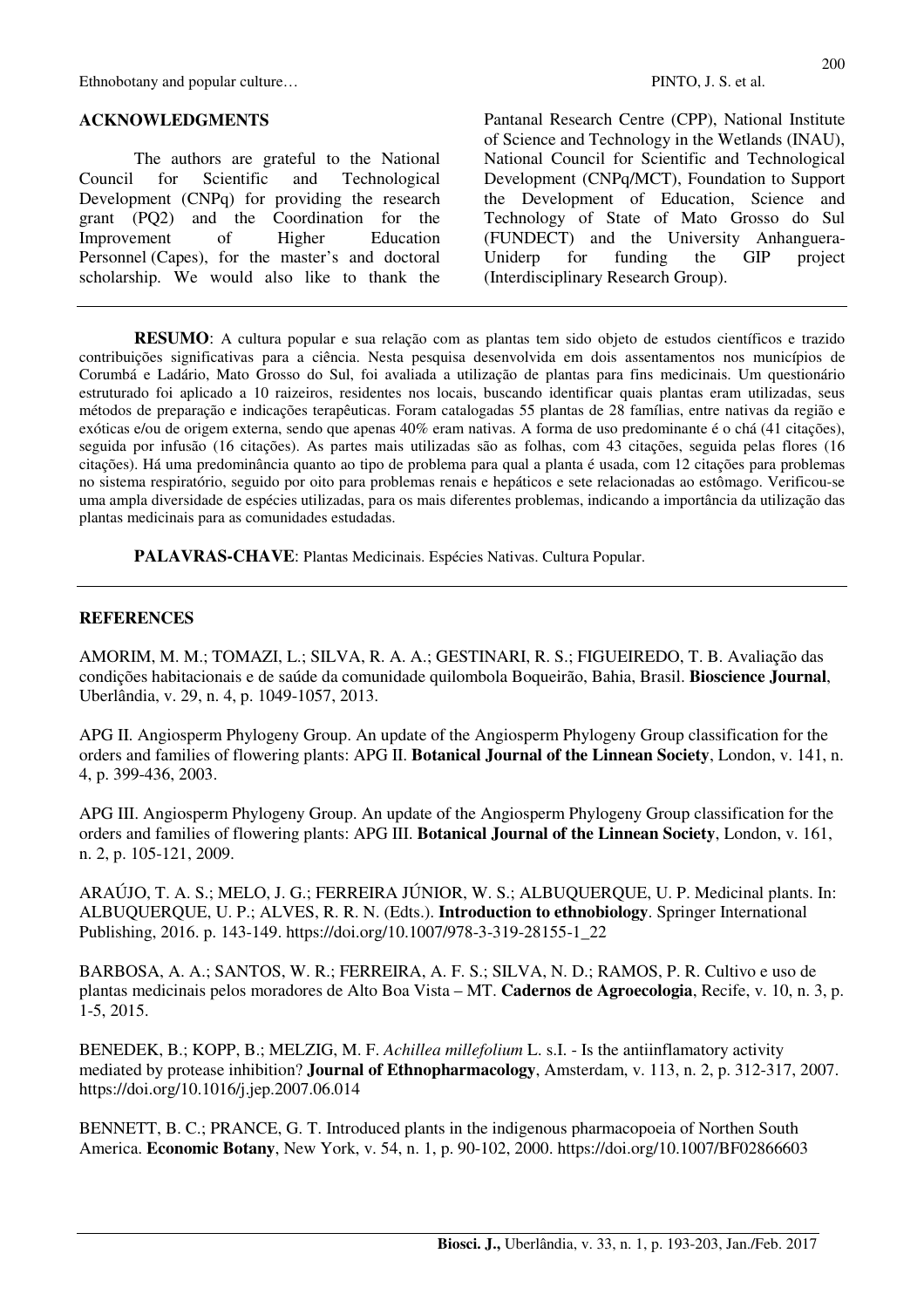BERG, M. E.; SILVA, M. H. L. Contribuição à flora medicinal de Mato Grosso do Sul. **Acta Amazonica**, Manaus, v. 18, v. 1-2, p. 9-22, 1988.

BORTOLOTTO, I. M. Simpósio Plantas, Povos e Paisagens: Estudos de Casos no Pantanal Sul-Mato-Grossense. In: BARBOSA, L. M.; SANTOS JUNIOR, N. A. (Orgs.). **A botânica no Brasil: pesquisa, ensino e políticas públicas ambientais**. 1ed. São Paulo: Sociedade Botânica do Brasil, 2007. p. 223-227.

CUNHA, A. S.; BORTOLOTTO, I. M. Etnobotânica de plantas medicinais no Assentamento Monjolinho, município de Anastácio, Mato Grosso do Sul, Brasil. **Acta Botanica Brasilica**, Feira de Santana, v. 25, n. 3, p. 685-698, 2011. https://doi.org/10.1590/S0102-33062011000300022

DUARTE. G. S. D.; PASA, M. C. Agrobiodiversidade e a etnobotânica na comunidade São Benedito, Poconé, Mato Grosso, Brasil. **INTERAÇÕES**, Campo Grande, v. 17, n. 2, p. 247-256, 2016.

EYSSARTIER, C.; LADIO, A. H.; LOZADA, M. Cultural transmission of traditional knowledge in two populations of North-western Patagonia. **Journal of Ethnobiology and Ethnomedicine**, London, v. 4, n. 1, p. 1-8, 2008. https://doi.org/10.1186/1746-4269-4-25

FABRI, R. L.; NOGUEIRA, M. S.; DUTRA, L. B.; BOUZADA, M. L. M.; SCIO, E. Potencial antioxidante e ntimicrobiano de espécies da família Asteraceae. **Revista Brasileira de Plantas Medicinais**, Botucatu, v. 13, n. 2, p. 183-189, 2011.

FENNER, R.; BETTI, A. H.; MENTZ, L. A.; RATES, S. M. K. Plants with potential antifungal activity employed in Brazilian folk medicine. **Revista Brasileira de Ciências Farmacêuticas**, São Paulo, v. 42, n. 3, p. 369-394, 2006. https://doi.org/10.1590/S1516-93322006000300007

FRANCISCO, P. M. S. B.; DNALISIO, M. R.; LATTORRE, M. R. D. O. Internações por doenças respiratórias em idosos e a intervenção vacinal contra influenza no Estado de São Paulo. **Revista Brasileira de Epidemiologia**, São Paulo, v. 7, n. 2, p. 220-227, 2004. https://doi.org/10.1590/S1415-790X2004000200011

GOMES, H. H. S.; DANTAS, I. C.; CATÃO, M. H. C. V. Plantas medicinais: sua utilização nos terreiros de umbanda e candomblé na zona leste de cidade de Campina Grande-Pb. **Revista de Biologia e Farmácia**, João Pessoa, v. 3, n. 1, p. 110-129, 2008.

GUARIM NETO, G.; MORAIS, R. G. Recursos medicinais de espécies do Cerrado de Mato Grosso: Um estudo bibliográfico. **Acta Botanica Brasilica**, São Paulo, v. 17, n.4, p. 561-584, 2003.

GUARIM NETO, G. O saber tradicional pantaneiro: as plantas medicinais e a educação ambiental. **Revista Eletrônica do Mestrado em Educação Ambiental**, Porto Alegre, v. 17, p. 71-89, 2006. https://doi.org/10.1590/s0102-33062003000400009

JEON, H. J.; KANG, H. J.; JUNG, H. J.; KANG, Y. S.; LIM, C. J.; KIM, Y. M.; PARK, E. H. Antiinflamatory activity of *Taraxacum officinale*. **Journal of Ethnopharmacology**, Amsterdam, v. 115, n. 1, p. 82-88, 2008. https://doi.org/10.1016/j.jep.2007.09.006

KUMAR, M. Rural communities and ethno medicinal plants, uses and their conservation. **Medicinal & Aromatic Plants**, s S3: e003, p. 1-2, 2016.

KUNWAR, R. M.; NEPAL, B. K.; KSHHETRI, H. B.; RAI, S. K.; BUSSMANN, R. W. Ethnomedicine in Himalaya: a case study from Dolpa, Humla, Jumla and Mustang districts of Nepal. **Journal of Ethnobiology and Ethnomedicine**, London, v. 2, n. 27, p. 1-6, 2006.

MACIEL, M. A. M.; PINTO, A. C.; VEIGA JUNIOR, V. F. Plantas medicinais: a necessidade de estudos multidisciplinares. **Química Nova**, São Paulo, v. 25, n. 3, p. 429-438, 2002. https://doi.org/10.1590/S0100- 40422002000300016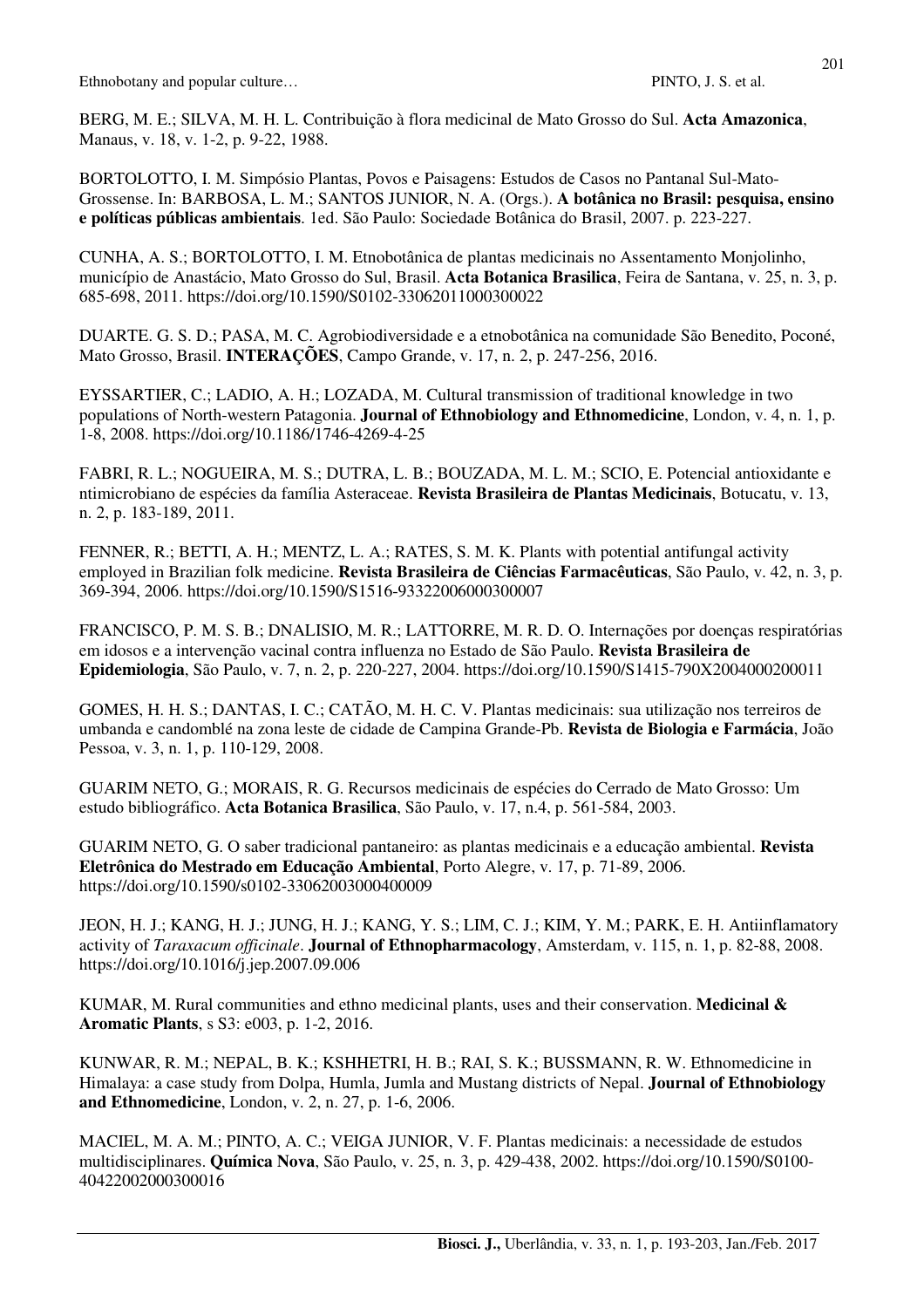Ethnobotany and popular culture…  $\blacksquare$  PINTO, J. S. et al.

MEDEIROS, M. F. T.; FONSECA, V. S.; ANDREATA, R. H. P. Plantas medicinais e seus usos pelos sitiantes da Reserva Rio das Pedras, Mangaratiba, RJ, Brasil. **Acta Botanica Brasilica**, São Paulo, v. 18, n. 2, p. 391- 399, 2004. https://doi.org/10.1590/S0102-33062004000200019

OLIVEIRA, A. K. M.; OLIVEIRA, N. A.; RESENDE, U. M.; MARTINS, P. F. R. B. Ethnobotany and traditional edicine of the inhabitants of the Pantanal Negro sub-region and the raizeiros of Miranda and Aquidauna, Mato Grosso do Sul, Brazil. **Brazilian Journal of Biology**, São Carlos, v. 71, n. 1, p. 283-289, 2011. https://doi.org/10.1590/S1519-69842011000200007

OLIVEIRA, A. K. M.; PAGOTTO, T. C. S.; PARANHOS FILHO, A. C.; MOREIRA, E. S. O desmatamento no Pantanal: causas e consequências. In. ALVES, G. L.; MERCANTE, M.A.; FAVERO, S. **Pantanal Sul-Mato-Grossense: ameaças e propostas**. Campinas: Editores Associados; São Paulo: Universidade Anhanguera-Uniderp, 2012. p. 29-58.

PENIDO, A. B.; MORAIS, S. M.; RIBEIRO, A. B.; SILVA, A. Z. Ethnobotanical study of medicinal plants in Imperatriz, State of Maranhão, Northeastern Brazil. **Acta Amazonica**, Manaus, v. 46, n. 4, p. 345-354, 2016. https://doi.org/10.1590/1809-4392201600584

PEREIRA, K. C.; MEIRELES, V. J. S.; MEIRELES, M. P. A. Uso medicinal de plantas na comunidade de Recanto do Prato, Inhuma–Piauí. **Revista Espacios**, v. 37, n. 5, p. 14, 2016.

PILLA, M. A. C.; AMOROZO, M. C. M.; FURLAN, A. Obtenção e uso das plantas medicinais no distrito de Martim Francisco, Município de Mogi-Mirim, SP, Brasil. **Acta Botanica Brasilica**, São Paulo, v. 20, n. 4, p. 789-802, 2006. https://doi.org/10.1590/S0102-33062006000400005

PINTO, E. P. P.; AMOROZO, M. C. M.; FURLAN, A. Conhecimento popular sobre plantas medicinais em comunidades rurais de Mata atlântica – Itacaré, BA, Brasil. **Acta Botanica Brasilica**, São Paulo, v. 20, n. 4, p. 751-762, 2006. https://doi.org/10.1590/S0102-33062006000400001

PIRES, I. F. B.; SOUZA, A. A.; FEITOSA, M. H. A.; COSTA, S. M. Plantas medicinais como opção terapêutica em comunidade de Montes Claros, Minas Gerais, Brasil. **Revista Brasileira de Plantas Medicinais**, Campinas, v. 16, n. 2, supl. I, p. 426-433, 2014.

POTT, A.; POTT, V. J. **Plantas do Pantanal**. Brasília: EMBRAPA, 1994. 320p.

POTT, V. J.; POTT, A. **Plantas aquáticas do Pantanal**. Brasília: Embrapa Comunicação para Transferência de Tecnologia, 2000. 404p.

POTT, A.; OLIVEIRA, A. K. M.; DAMASCENO-JUNIOR, G. A.; SILVA, J. S. Plant diversity of the Pantanal wetland. **Brazilian Journal of Biology**, São Carlos, v. 71, n. 1, p. 265-273, 2011.

RODRIGUES, A. G.; DE SIMONI, C. Plantas medicinais no contexto de políticas públicas. **Informe Agropecuário**, Belo Horizonte, v. 31, n. 255, p. 7-12, 2010.

SANTOS, J. F. L.; AMOROZO, M. C. M.; MING, L. C. Uso de plantas medicinais na comunidade rural da Vargem Grande, município de Natividade da Serra, SP. **Revista Brasileira de Plantas Medicinais**, Botucatu, v. 10, n. 3, p. 67-81, 2008.

SANO, S. M.; ALMEIDA, S. M. **Cerrado: ambiente e flora**. Planaltina: Embrapa-CPAC, 1998. 556p.

SCHARDONG, R. M. F.; CERVI, A. C. Estudos etnobotânicos das plantas de uso medicinal e místico na comunidade de São Benedito, bairro São Francisco, Campo Grande, MS, Brasil. **Acta Biológica Paranaense**, Curitiba, v. 29, n. 1-4, p. 187-217, 2000. https://doi.org/10.5380/abpr.v29i0.591